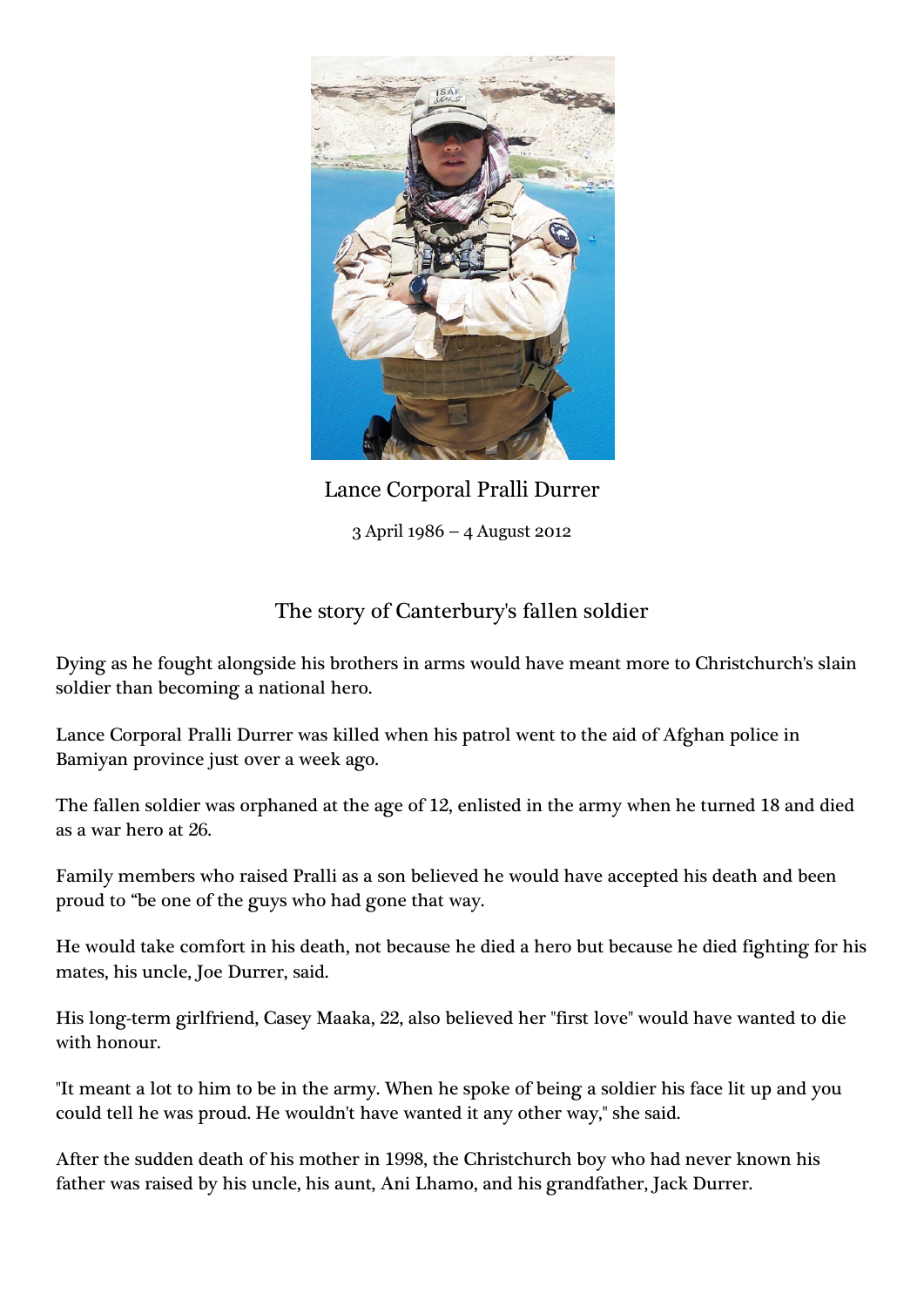As a child, Pralli was remembered as a sensitive, laid-back, soft-spoken "boy's boy" who collected Batman and Teenage Mutant Ninja Turtle figurines.

At Phillipstown Primary School, Pralli used to get frustrated when a group of smitten girls would steal his "starter cap" and make him chase them around the playground to get it back.

He enjoyed drawing "war heroes" and army soldiers fighting one another on his schoolbooks at Shirley Intermediate School.

When Pralli reached high school he "lost interest" for the academic, his uncle said.

"He wasn't a trouble-setter, he wasn't a rugby star, he wasn't an academic genius. He was just a normal kid."

In 2004, at 18, Pralli decided he wanted to become a soldier and enlisted as a rifleman at Burnham Military Camp.

"After going through the death of his mum, he really enjoyed the brotherhood the army offered the sense of belonging and the idea that you are fighting for your comrades," Durrer said.

The brother-bonding, the comradeship and the "family atmosphere" within the army was what led Pralli to turn down an offer for an Australian mining job that would have paid almost triple his salary last year.

Durrer recalled the advice Pralli had given Durrer's son about enrolling with the army six months ago.

"To be a soldier you have to have amazing heart and absolute drive," Pralli had said.

Pralli embodied these attributes, he said.

"Nobody wants to bury a child in any circumstance, but I take comfort that Pralli's death was not meaningless," he said. "He was doing his role for a nation that needed him. He was fighting for his boys and he was doing what he does best.

"It hurts. It's going to hurt for a long time, but I am extremely proud of what he did. He put it all on the line for us and Pralli will be remembered for a long time."

The soldier's grandfather shares a similar pride.

He said his grandson "became a man" when he joined the army and he "couldn't have been doing any greater thing when he died".

Lhamo said it did not matter that Pralli had become a national hero because the humble soldier had always been a hero to his family.

"He was orphaned at a young age and didn't have a father, but he still made something of himself. He was such a good guy."